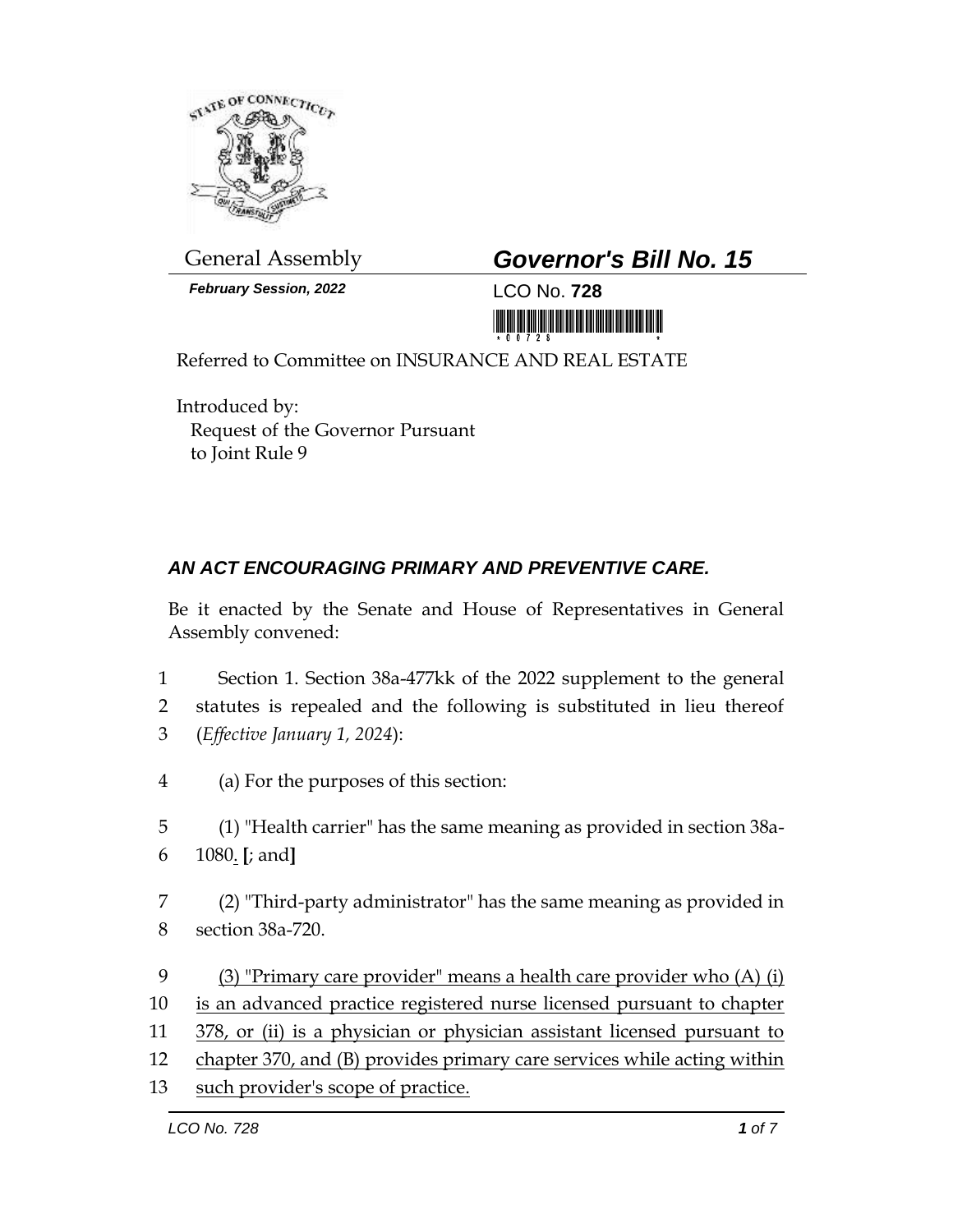(4) (A) "Primary care services" means the following health care services when provided by a primary care provider practicing in the medical field of family medicine, general pediatrics, primary care or internal medicine, without regard to board certification: (i) Administration and interpretation of health risk assessments, (ii) behavioral health risk assessments, screening and counseling, (iii) general medical exams, (iv) hospice care, (v) immunizations, (vi) office and home visits, (vii) preventative medicine evaluation and counseling, (viii) routine adult medical and child health exams, and (ix) telehealth visits.

 (B) "Primary care services" does not include: (i) Emergency department care, (ii) inpatient care, (iii) minor outpatient procedures, (iv) nursing facility care, (v) routine primary care or gynecologic 27 services, other than specialized gynecologic services, provided by an obstetrician-gynecologist or midwife, or (vi) practice-administered pharmacy.

 (b) Each health carrier or third-party administrator that issues a card to an individual in this state for the purpose of enabling such individual to prove that such individual has health coverage shall include in such card a statement disclosing whether such coverage is fully insured or self-insured. **[**Such statement shall be prominently displayed on such card in a readily understandable, standardized form prescribed by the Insurance Commissioner.**]**

 (c) The Insurance Commissioner may adopt regulations, in accordance with the provisions of chapter 54, to implement the provisions of this section.

 (d) Each health carrier or third-party administrator that issues a card to an individual in this state for the purpose of enabling such individual to prove that such individual has health coverage shall include the 43 following information on such card, in addition to the information provided in subsection (b) of this section:

(1) The name of, and contact information for, an in-network primary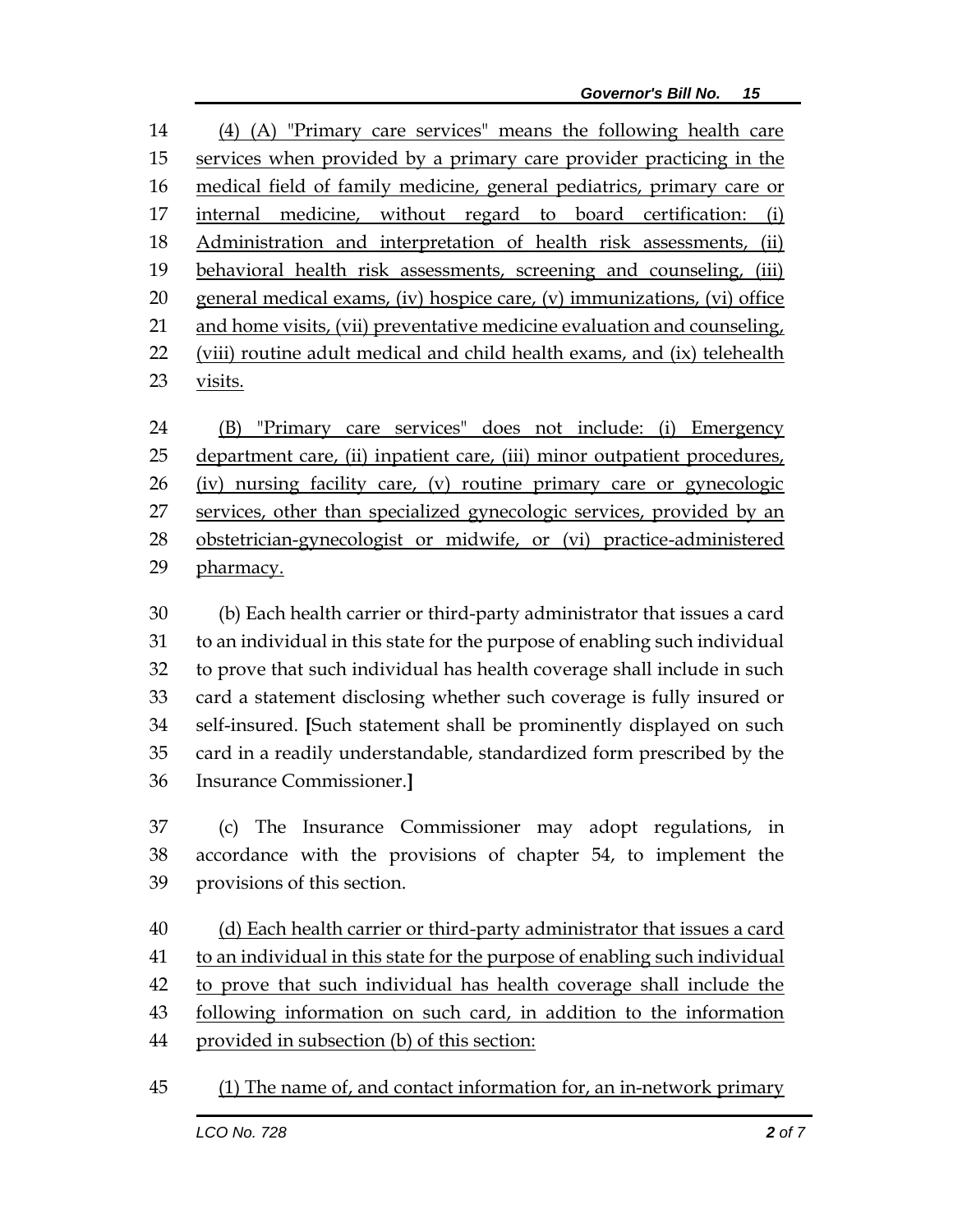46 care provider whom the individual has designated to serve as such individual's preferred primary care provider; or (2) If the individual has not designated a preferred primary care provider under subdivision (1) of this subsection, the telephone number for a hotline maintained by such health carrier or third-party administrator for the purpose of providing such individual with a list of 52 local in-network primary care providers accepting new patients, or the address of an Internet web site maintained by such health carrier or third-party administrator for the purpose of enabling such individual to contact, and schedule appointments with, local in-network primary care providers. (e) Each health carrier or third-party administrator that issues a card to an individual in this state for the purpose of enabling such individual to prove that such individual has health coverage shall include on such card, in addition to the information prescribed by subsections (b) and (d) of this section, telehealth network contact information for such health carrier or third-party administrator. (f) The information required to be included under subsections (b), (d) and (e) of this section shall be prominently displayed on each card in a readily understandable, standardized form prescribed by the Insurance Commissioner. (g) The information required to be included on each card under subsections (b), (d) and (e) of this section may also be made available in electronic format by the health carrier or third-party administrator, if requested by the insured member. Any member who has requested an electronic card may also receive such card in hard copy via mail. Sec. 2. (NEW) (*Effective January 1, 2024*) (a) (1) For the purposes of this section, "chronic disease" means coronary artery disease, diabetes, hyperlipidemia or hypertension. (2) "Health enhancement program" means a health benefit program that ensures access and removes barriers to essential, high-value clinical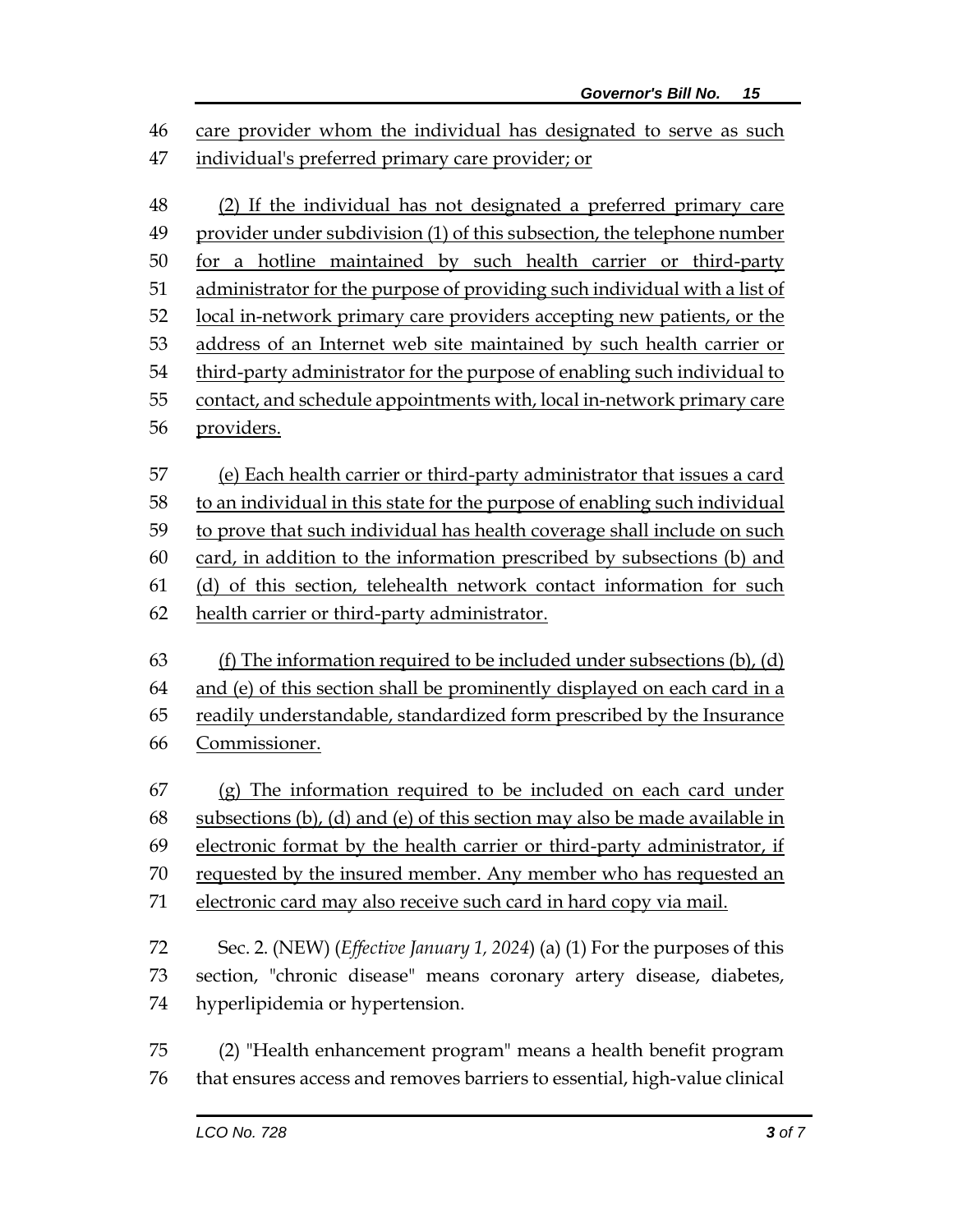services.

 (b) (1) Not later than January 1, 2024, each insurer, health care center, hospital service corporation, medical service corporation, fraternal benefit society or other entity that delivers, issues for delivery, renews, amends or continues in this state an individual or group health insurance policy providing coverage of the type specified in subdivisions (1), (2), (4), (11) and (12) of section 38a-469 of the general statutes shall develop not less than two health enhancement programs under such policy.

 (2) Each health enhancement program developed pursuant to subdivision (1) of this subsection shall:

 (A) Be available to each insured under the individual or group health insurance policy;

 (B) Provide to each insured under the individual or group health insurance policy incentives that are directly related to the provision of health insurance coverage; and

 (C) Require each insured under the individual or group health insurance policy to undergo preventive examinations and screenings for chronic diseases recommended by the United States Preventive Services Task Force with a rating of "A" or "B".

 (3) No health enhancement program developed pursuant to subdivision (1) of this subsection shall impose any penalty or other negative incentive on an insured under the individual or group health insurance policy.

 (c) Each individual health insurance policy providing coverage of the 102 type specified in subdivisions  $(1)$ ,  $(2)$ ,  $(4)$ ,  $(11)$  and  $(12)$  of section 38a-469 of the general statutes delivered, issued for delivery, renewed, amended or continued in this state shall include coverage for the health enhancement programs that the insurer, health care center, hospital service corporation, medical service corporation, fraternal benefit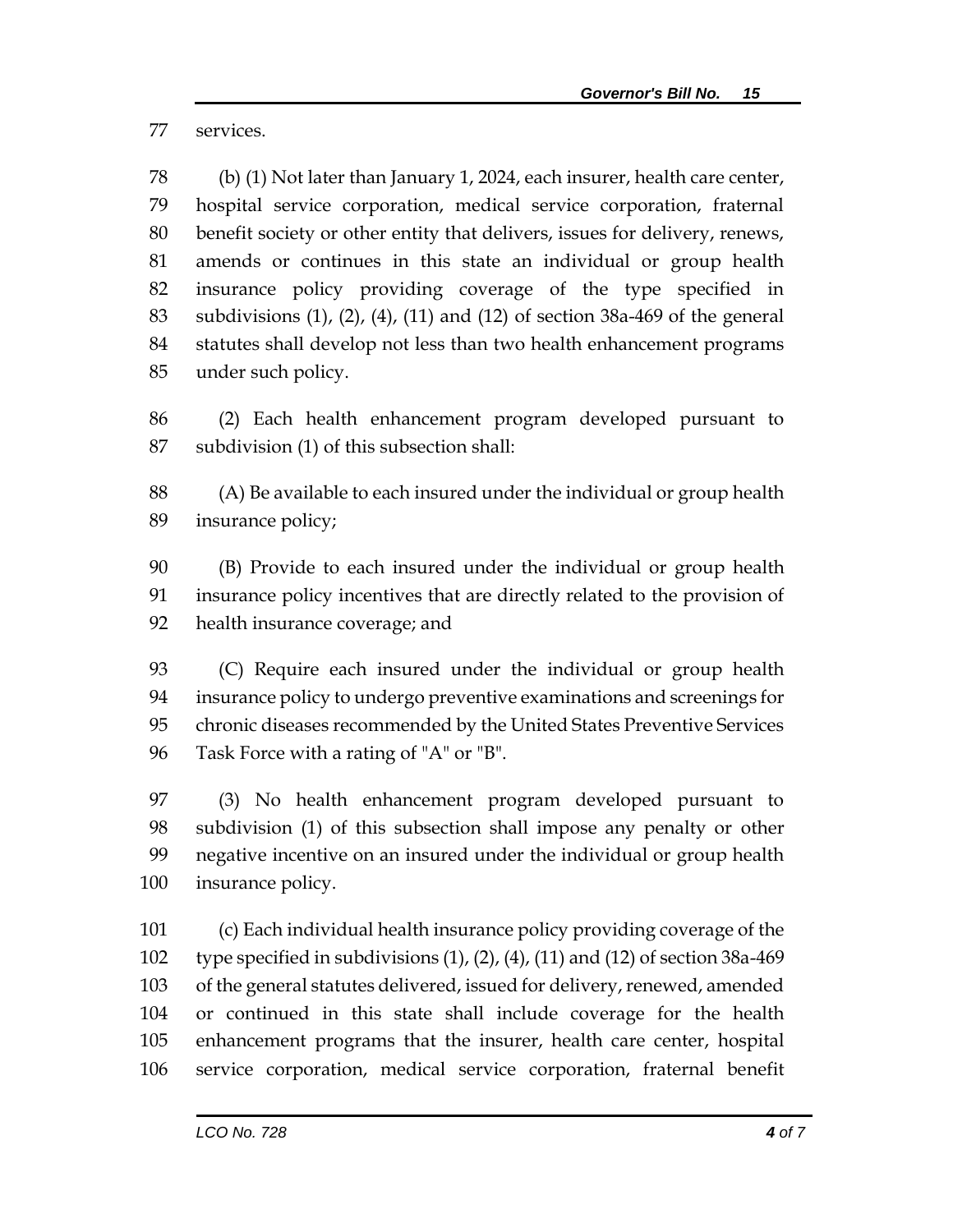society or other entity that delivered, issued, renewed, amended or continued such policy developed pursuant to this section.

 (d) Each group health insurance policy providing coverage of the type specified in subdivisions (1), (2), (4), (11) and (12) of section 38a-469 of the general statutes delivered, issued for delivery, renewed, amended or continued in this state shall include coverage for the health enhancement programs that the insurer, health care center, hospital service corporation, medical service corporation, fraternal benefit society or other entity that delivered, issued, renewed, amended or continued such policy developed pursuant to this section.

 (e) The Insurance Commissioner may adopt regulations, in accordance with the provisions of chapter 54 of the general statutes, to implement the provisions of this section.

 Sec. 3. (NEW) (*Effective January 1, 2024*) (a) For the purposes of this section:

(1) "Department" means the Department of Social Services.

 (2) "Connecticut medical assistance program" means the state's Medicaid program and the Children's Health Insurance program administered by the Department of Social Services.

 (3) "Primary care provider" means a health care provider who (A) (i) is an advanced practice registered nurse licensed pursuant to chapter 378 of the general statutes, or (ii) is a physician or physician assistant licensed pursuant to chapter 370 of the general statutes, and (B) provides primary care services while acting within such provider's scope of practice.

 (4) (A) "Primary care services" means the following health care services when provided by a primary care provider practicing in the medical field of family medicine, general pediatrics, primary care or internal medicine, without regard to board certification: (i) Administration and interpretation of health risk assessments, (ii)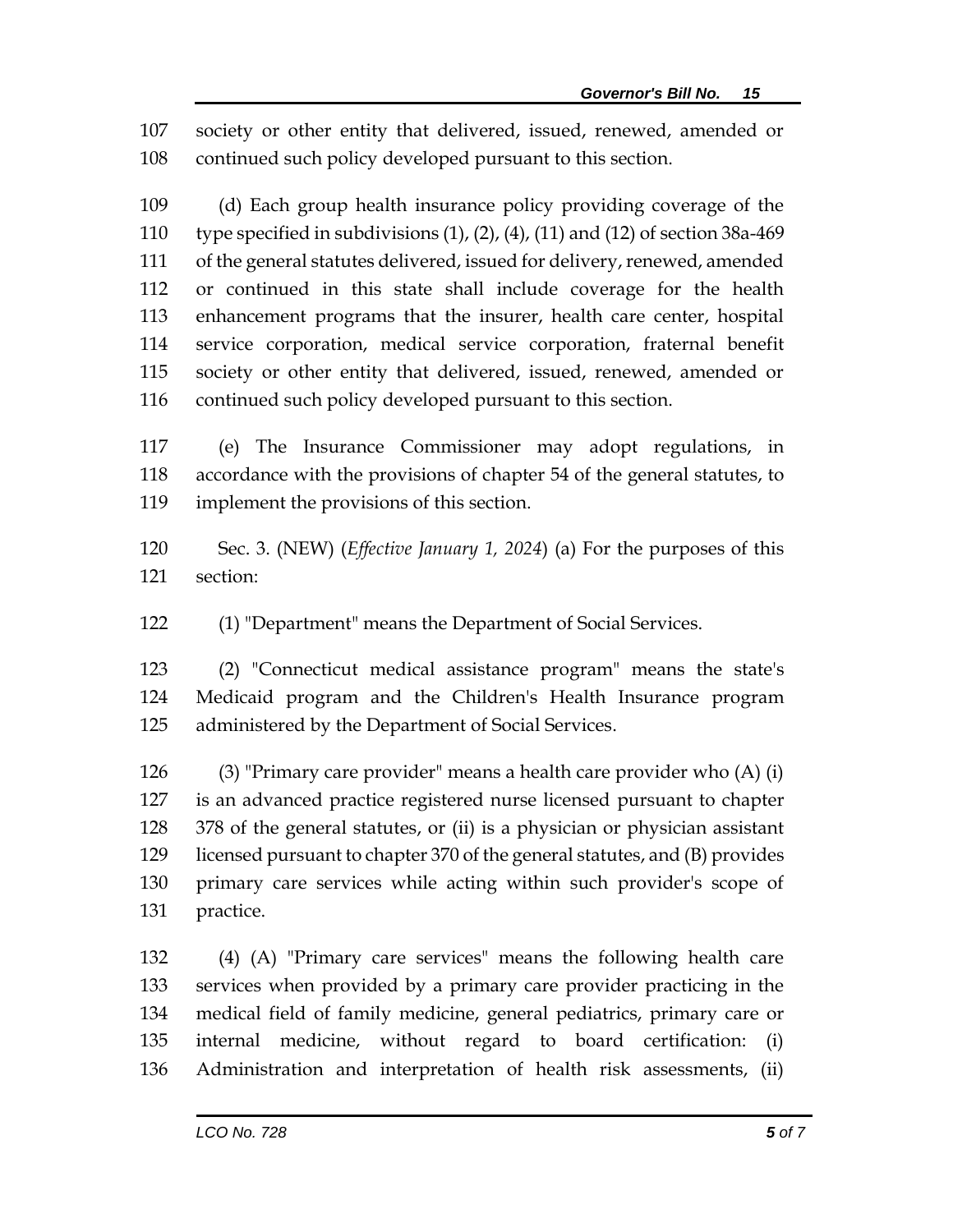behavioral health risk assessments, screening and counseling, (iii) general medical exams, (iv) hospice care, (v) immunizations, (vi) office and home visits, (vii) preventative medicine evaluation and counseling, (viii) routine adult medical and child health exams, and (ix) telehealth visits.

 (B) "Primary care services" does not include: (i) Emergency department care, (ii) inpatient care, (iii) minor outpatient procedures, (iv) nursing facility care, (v) routine primary care or gynecologic services, other than specialized gynecologic services, provided by an obstetrician-gynecologist or midwife, or (vi) practice-administered pharmacy.

 (b) On any applicable card that the department issues to an individual eligible for the Connecticut medical assistance program and at the time such card is issued based on current practice, in addition to other information that the department may include, the department shall include on such card, to the extent that the following information is available at the time the card is issued:

 (1) The name of, and contact information for, a primary care provider enrolled in the Connecticut medical assistance program whom the individual has designated to serve as such individual's preferred primary care provider, or the primary care provider whom the department or its agent has identified as the primary care provider to whom the individual has been attributed based on analysis of available health care claims information for the individual; or

 (2) If the individual has not designated a preferred primary care provider under subdivision (1) of this subsection and the department was not able to attribute the individual to a primary care provider based on available health care claims information for the individual, the department shall include on such card a notation to contact the department's agent, with available contact information or a reference to such agent, for assistance with finding, contacting and scheduling appointments with primary care providers enrolled in the Connecticut